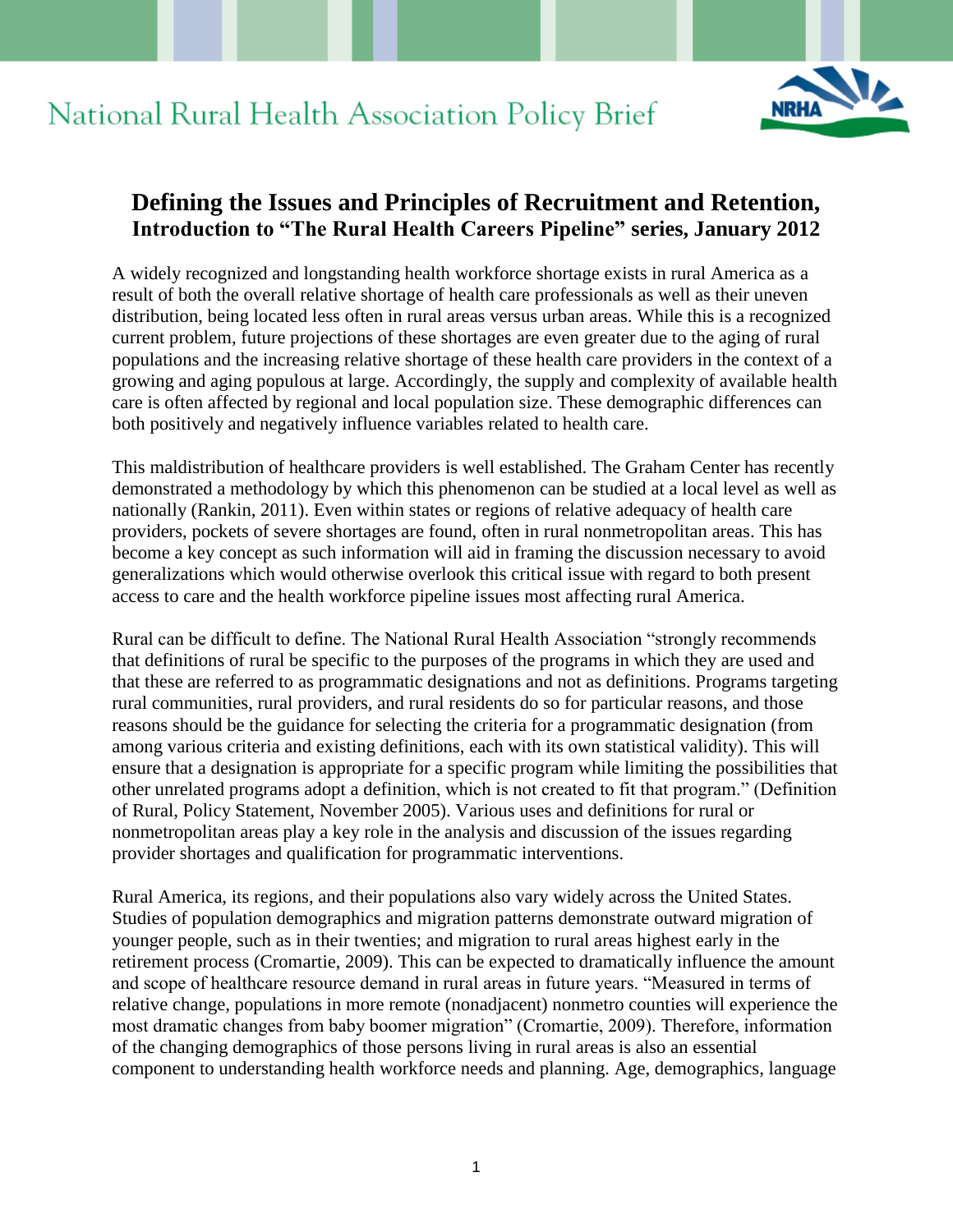and cultural issues, seasonal migration patterns, and recent trends in population dynamics each have a role in this analysis.

Living in nonmetropolitan areas has always included both benefits and challenges. The nature of particular factors playing a role in the recruitment and retention of workforce can change for example, with the advent of technology or within the context of the economy. One such predominant example this past decade has been the evolving use of the internet and related communication technology which has in some rural areas affected both healthcare and lifestyle. Other rural populations may in contrast, still remain without such technology such as applied telehealth or basic reliable internet access due to the digital divide. Similarly, a factor as simple as the price of gasoline can dramatically effect access to health care as well as the cost of healthy food. In similar ways then, the health workforce recruitment to these rural areas has been dramatically but often differentially updated by such technologies, many of which offer improved access to information and peers. Challenges remain and rural areas often can be found to remain disproportionally disadvantaged.

The delivery of healthcare in rural areas is affected by models designed to meet unique demands and opportunities and to have significant impact on the recruitment and retention of health workforce. Critical Access Hospitals, Rural Health Clinics and Federally Qualified Health Centers all help to meet the health needs of rural communities. Critical Access Hospitals evolved from the 1987 advent of the Medical Assistance Facility (MAF) model. The MAF project served as the basic model to create the current Critical Access Hospital (CAH). A Critical Access Hospital (CAH) "is a hospital that is certified to receive cost-based reimbursement from Medicare. The reimbursement that CAHs receive is intended to improve their financial performance and thereby reduce hospital closures. CAHs are certified under a different set of Medicare Conditions of Participation (CoP) that are more flexible than the acute care hospital CoPs" (Rural Assistance Center, raconline.org). Rural Health Clinics are "clinics certified to receive special Medicare and Medicaid reimbursement. The purpose of the RHC program is improving access to primary care in underserved rural areas. RHCs are required to use a team approach of physicians and midlevel practitioners such as nurse practitioners, physician assistants, and certified nurse midwives to provide services. The clinic must be staffed at least 50% of the time with a midlevel practitioner. RHC's are required to provide out-patient primary care services and basic laboratory services." (Rural Assistance Center, racoline.org). Federally Qualified Health Centers (FQHC's) are a "type of provider defined by the Medicare and Medicaid statutes. FQHCs include all organizations receiving grants under Section 330 of the Public Health Service Act, certain tribal organizations, and FQHC Look-Alikes. Requirements for Indian Health Service funded FQHCs may differ from the requirements for FQHCs receiving Section 330 grants and for FQHC Look-Alikes" (Rural Assistance Center, raconline.org). FQHCs are unique in their design requirements both with regard to provision of services (dental, mental health, pharmacy) and the required complement of health workforce providers (e.g. regulatory requirement for nurse practitioners and/or physician assistant services). Public Health continues to have an important role in nonmetropolitan areas as can access to Indian Health Services or Veterans Administration related services.

Other organizations play a part in support of rural health services. The State Offices of Rural and Area Health Education Centers have assumed leadership roles in addressing the challenges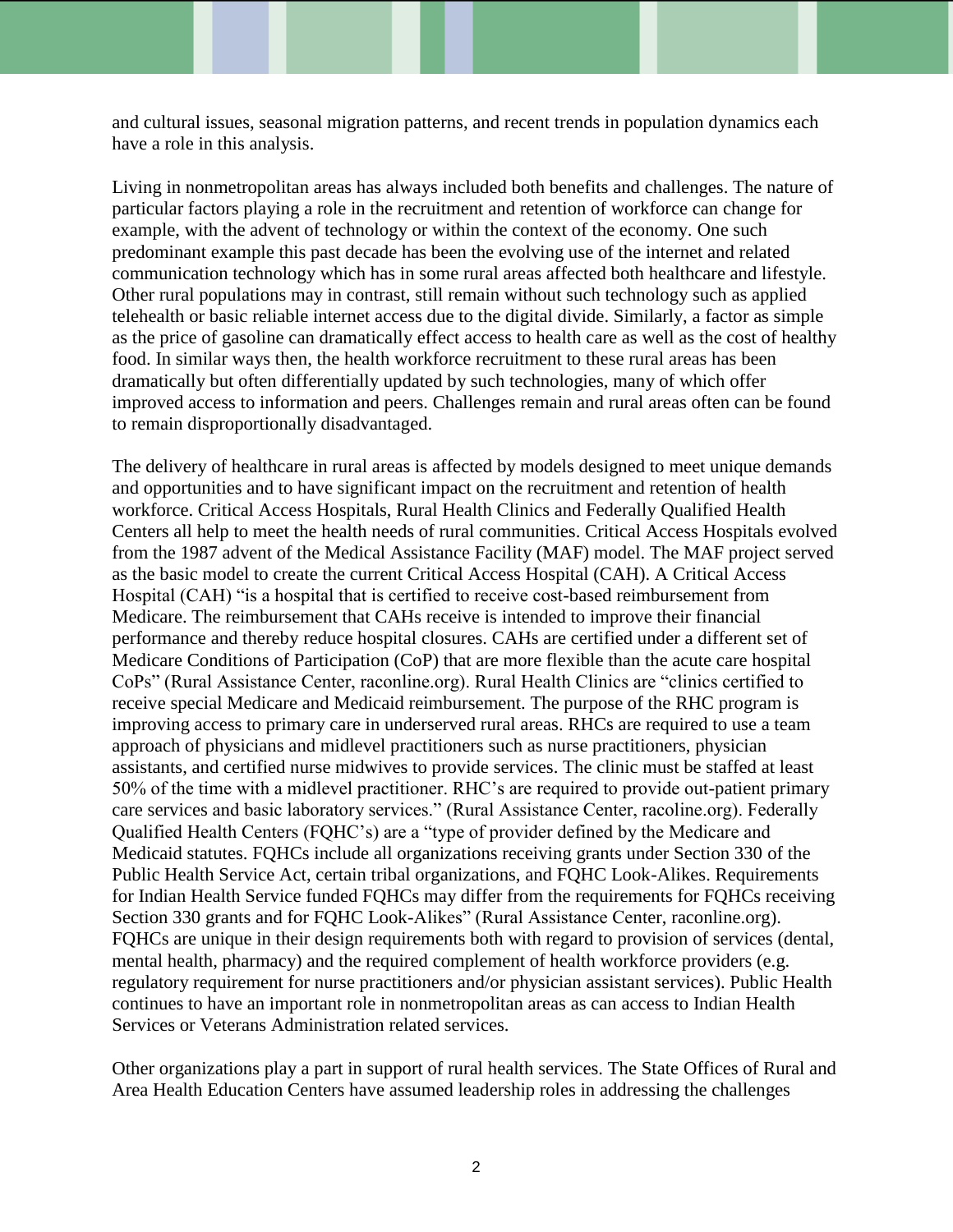facing rural healthcare delivery. Both organizations have well demonstrated roles of developing partnerships; creating, delivering and managing programs; and providing resources and technical assistance that help meet the healthcare needs of rural Americans. Among other things, State Offices of Rural Health serve as a clearinghouse for collecting, analyzing and disseminating rural health information; coordinating health-related programs and activities within their state to avoid duplication of effort; identify Federal, state and non-governmental organization (NGO) resources and provide technical assistance regarding application and participation; encourage the recruitment and retention of health professionals in rural areas; and develop and strengthen Federal state and local partnerships that enhance rural health (National Organization of State offices of Rural Health, http://www.nosorh.org/about/mission.php ). The Area Health Education Center (AHEC) program was developed by Congress in 1971 to recruit, train and retain health professions workforce committed to underserved populations. The AHEC program helps bring the resources of academic medicine to address local community health needs (National AHEC Organization, http://www.nationalahec.org/About/AboutUs.asp). Additional programs such as the J-1 Visa Waiver program have also continued to have substantial impact in rural physician recruitment and workforce.

The creation of health care delivery systems in and among rural communities is often intentional while at the same time a dynamic process and a result of natural experiment. Rural systems are innately fragile due to a relative scarcity of resources and may not have the depth or duplication of services found in more metropolitan or less isolated systems. Personnel and programs required to provide a temporizing safety net to a sudden or unavoidable disruption in service are scarce in rural health systems. While metropolitan areas may be able to more often absorb the ebb and flow of service demand and provision, nonmetropolitan areas typically can neither afford the duplication necessary to bridge an expected transition in health workforce, such as the retirement of a provider, nor the fluxuation or innovation of new service requirements. If a service is dependent upon only one provider or a small team providing a particular service, dislocation of a single person can cause disruption of access and impact a more broad aspect of care in these more isolated or lean healthcare delivery systems.

Current recruitment and retention practices to achieve a quality health workforce include a variety of important key programs and activities. Examples include local efforts, regional and national programs as well as advocacy aimed to affect the factors and programs which allow for success.

3Rnet (www.3Rnet.org), a national network organization which advises based on annual surveys of recruitment and retention data, is an example of collaborative efforts in recruitment with pooling of resources and sharing of best practices. Analysis of recruitment and retention of healthcare workforce is also an ongoing area of study in the literature, including studies evaluating not only education but also aspects of the providers and the communities themselves.

Education has long been a recognized determinant of the availability of workforce and its distribution. Beyond training enough providers to reduce critical shortages, nonmetropolitan communities may have the added requirement of providers trained specifically with skills applicable to that rural setting. Examples include particular skills which may not be expected of a similar health care provider in an urban setting, the comfort level of that provider rendering such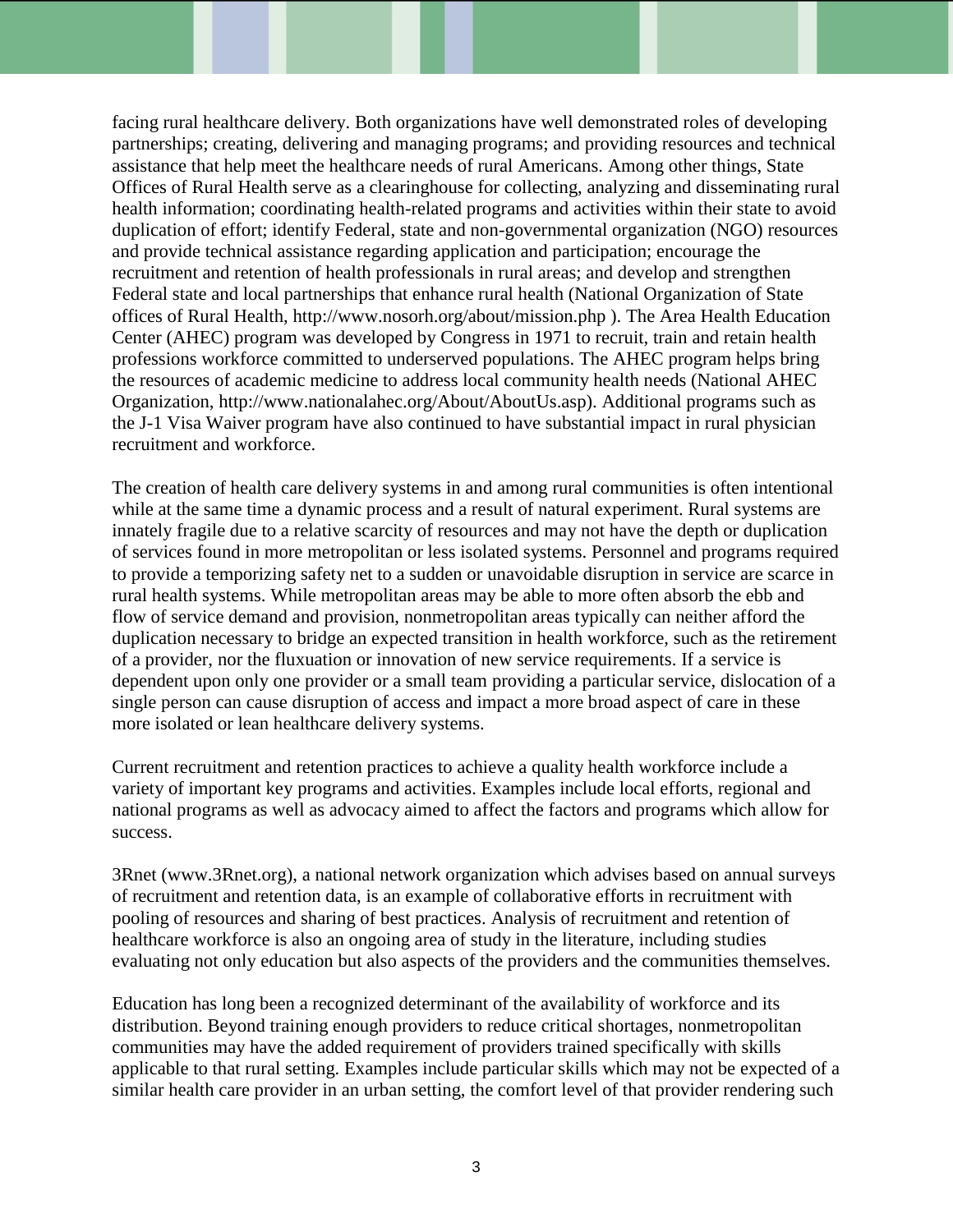services in an isolated or resource lean environment, and the lifestyle issues of that provider and their family. Evidence suggests for example that physicians trained in rural settings are more likely to practice in these settings following completion of residency training (Quin, 2011 and Maudlin, 2010). Intentional design of workforce education programs must be implemented, grown, and sustained to offset the existing shortages and increasing demand for quality rural health workforce.

Policy, regulation and economic factors can differentially affect both existing health care delivery systems and the education pipeline of those entering into health careers. Economic factors such as reimbursement and administrative issues such as reporting requirements can all have a disproportionate effect on rural health systems and workforce. The differences in implementation and their effects can be both profound and unexpected if rural is not considered at the time of rule design and implementation. Whether regarding direct healthcare delivery or educational programing, too often the special circumstance or implications for rural communities may not be taken into account or even considered. Again, the intentional nature of advocacy and having a voice for rural in can both improve these discussions and avoid unintended consequences which may be more difficult to reverse once set into rule. Priorities in advocacy efforts can be found in the National Rural Health Association 2011 Legislative and Regulatory Agenda to include proportional rural representation on all federal health care-related commissions task forces and advisory groups. A present and salient example contained within this document is the methodology for defining Health Professional Shortage Areas and Medically Underserved Population Designations.

Health workforce in rural areas must remain broadly defined. The entire team of providers and citizens both locally and as integrated with surrounding partners form the fabric of health care delivery for those living in that community. One component of health quality is dependent upon the entirety of the system and is particularly interwoven in a collaborative nature in rural systems. This may be particularly amplified in rural areas due to the relative lack of duplication of services and the coexisting relationships among the local health care providers themselves. For this reason, providers find natural collaboration within models that may look similar to modern concepts such as the Patient Centered Medical Home while the administration of such models may appear different. Creativity and flexibility have been necessary to develop what works best in individual community circumstances while serving similar purposes. Community medicine, integrated models of health, and patient access are frequently the natural result of the evolution of a small and local system. Local resources addressing local needs often takes shape in the form of ingenuity, creativity, and flexibility. At the same time, these small systems with limited resources and relative isolation may face challenges in adapting to the outside impact of abrupt changes such as enhanced regulatory requirements or standardized administrative expectations.

This paper serves as the introduction to a series of papers on rural health care workforce development through career pipeline programs and outlines issues involved in the recruitment and retention of a quality health workforce in rural areas. Issues to these subject can be intensely local while also when viewed globally, yield an important perspective to the necessary conversations and actions that must be taken to recognize common challenges, share best practices, and achieve common goals. The following papers currently available are: